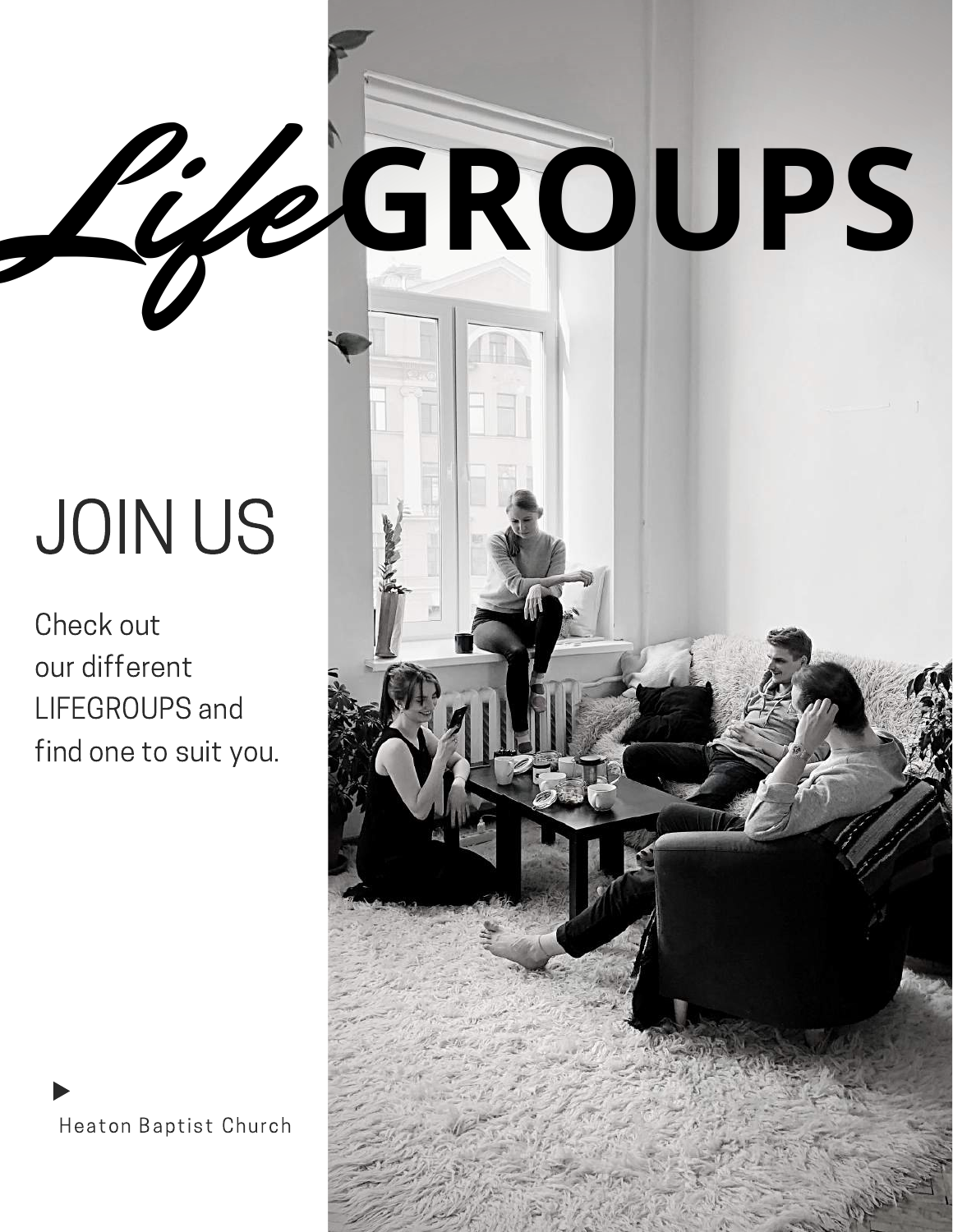

Lifegroups are an integral part of life at Heaton Baptist Church. They are small groups that meet together regularly for friendship and support, to study the Bible and to pray, and to be a supportive community on the road of following Jesus.

All Lifegroups have a unique identity, and this booklet will give you a flavour of the different groups, including when and where they meet. The one thing they have in common is that you will receive a warm welcome at all of them.

If you have any questions about Lifegroups please contact Aileen Innes or Andy Carlisle who oversee the groups, who will be very happy to help.

> Andy - andycarlisle@gmail.com Aileen - aileen@heatonbaptist.org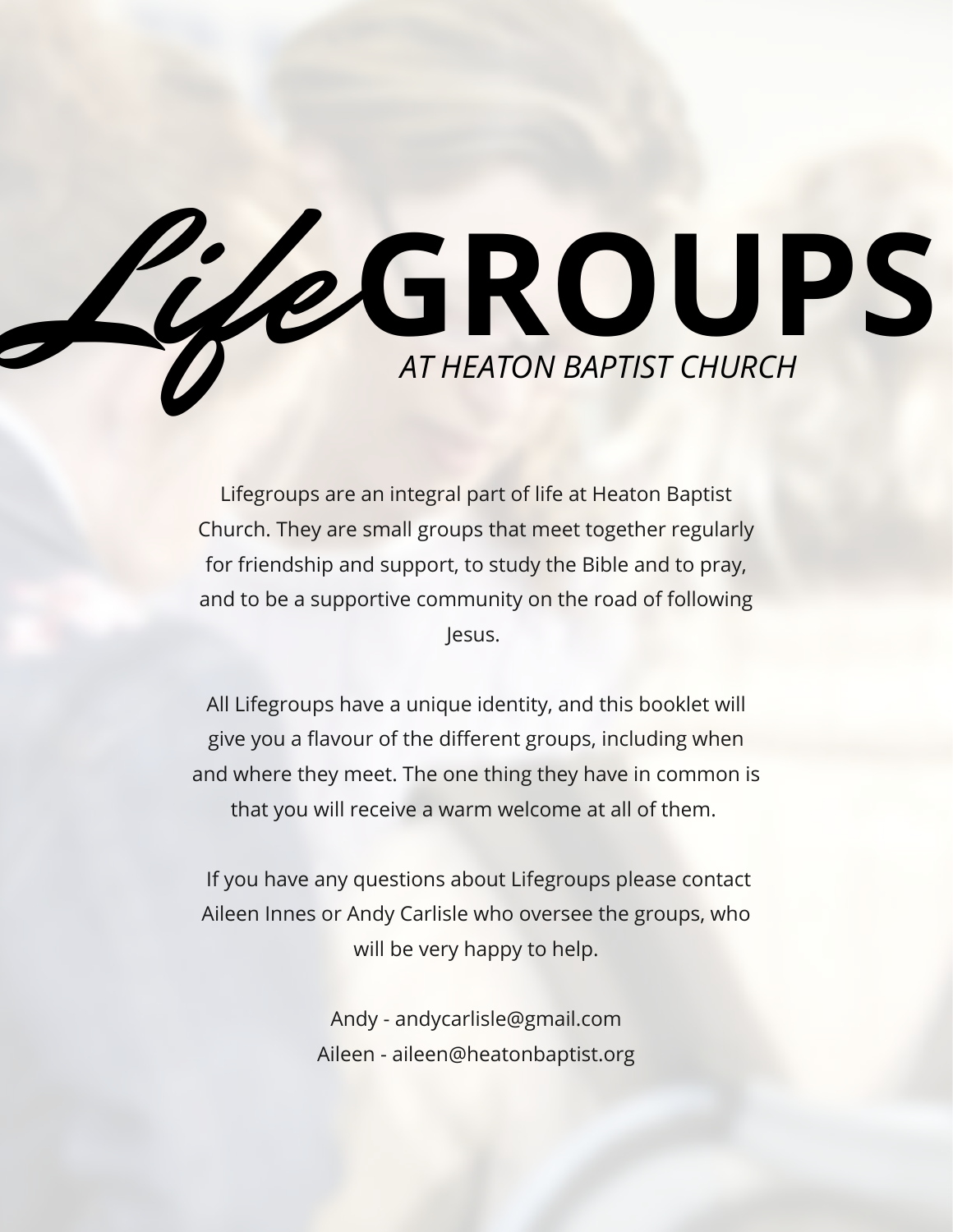| A CALENDAR VIEW OF OUR LIFEGROUPS | SUN        |
|-----------------------------------|------------|
|                                   | SAT        |
|                                   | FRI        |
| <b>K</b>                          | THUR I     |
|                                   | WED        |
|                                   | TUE        |
|                                   | $\lesssim$ |

|                       | <b>MORNING</b>        | AFTERNOON                  | EVENING                                    |  |
|-----------------------|-----------------------|----------------------------|--------------------------------------------|--|
| SUN                   |                       | GATESHEAD<br>LIFEGROUP     |                                            |  |
| SAT                   | LIFEGROUP<br>FAMILIES | <b>SATURDAY AT</b><br>3:30 |                                            |  |
| FRI                   |                       |                            |                                            |  |
| THUR                  |                       |                            | <b>LIFEGROUPS</b><br>SANDYFORD<br>HEATON + |  |
| <b>ED</b><br><b>Z</b> |                       |                            | SEXTON,<br>PINDER +<br>YOUTH               |  |
| TUE                   |                       |                            | TUESDAY AT 7<br>FOCUS<br>BENTON            |  |
| <b>MON</b>            |                       |                            |                                            |  |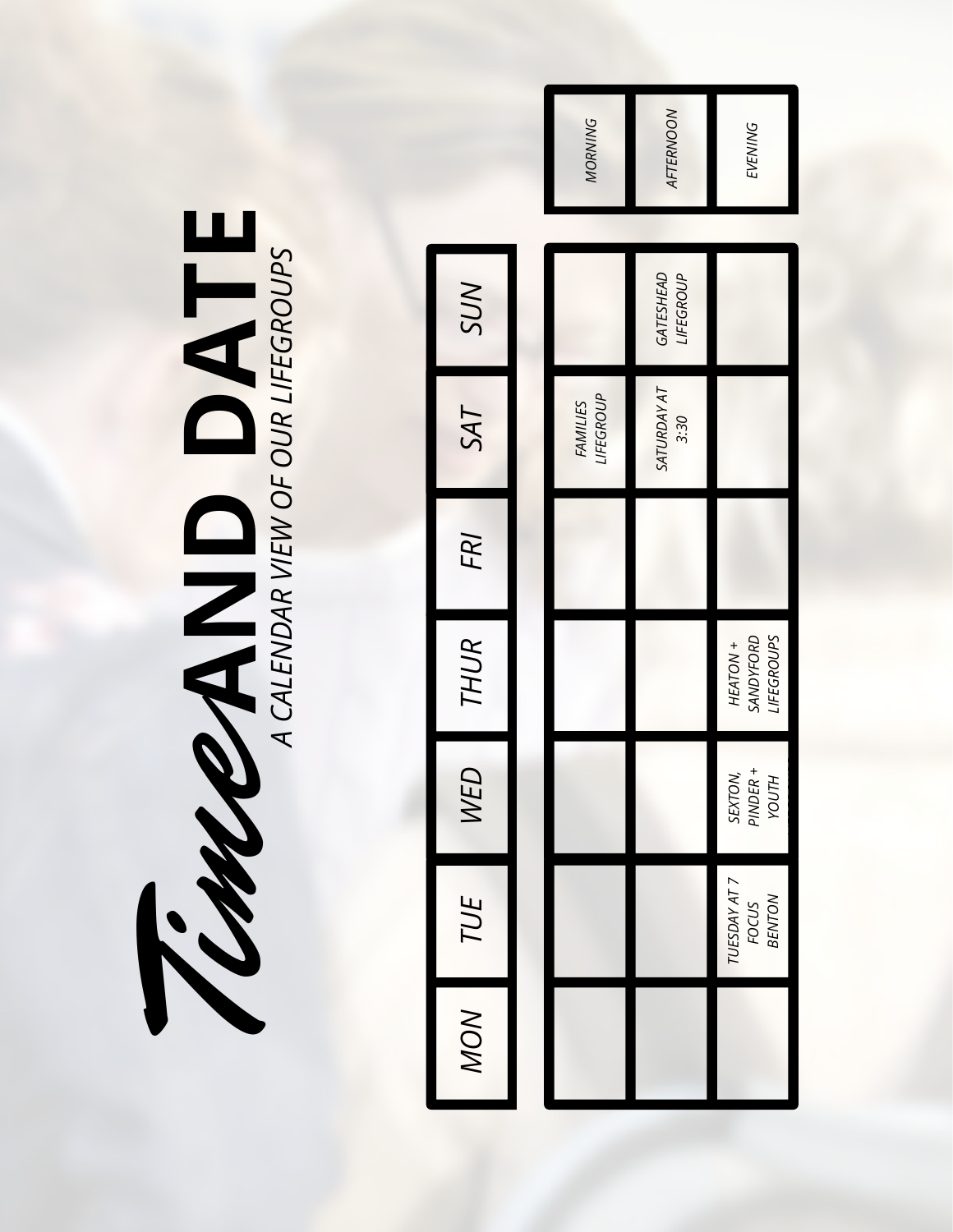### **GRAHAM AND HILARY SEXTON'S LIFEGROUP**

### LEADERS : GRAHAM & HILARY SEXTON LOCATION :KILLINGWORTH

Our lifegroup is about two years old now and is led by Graham and Hilary Sexton. We are geographically base on the NE outskirts of Newcastle, in Killingworth and usually meet at Graham and Hilary's house. We normally meet once every two weeks, but during lockdown we are meeting every week at 7.30pm On Wednesday. We have a small number of members at the moment (9). Our typical activity is centred around a bible study related to the current sermon series.

# **HEATON LIFEGROUP**

LEADERS : ROB & STEPH WALLACE LOCATION : HEATON

We are a very mixed aged group (from 2 months to 76 years!) We have married couples and singles, students and people with jobs and some retired people. We have several families that have been in the church for years and some who have arrived recently. We welcome any new folk because it's a really great way to meet people. Each week when we meet we chat first with lots of tea and biscuits/cakes, then have some kind of fun game/starter together followed by a short bible study (sometimes using DVD material.) Then we pray together. We meet every week at 7:30pm on a Thursday usually in our house. We're currently meeting 7:30pm every Thursday via Zoom.

## **FAMILIES LIFEGROUP**

### LEADERS : SHARED LOCATION :KILLINGWORTH

Our lifegroup is made up of families with mainly primary school aged children. We also have a couple of preschoolers and secondary aged children. At the moment we meet as families over zoom once a month on a Saturday at 10.30am. This time is used mainly for fellowship rather than formal Bible study. During lockdown we have done a quiz and next time it's a birthday party! The children have their own breakout room! The men and women meet alternate Tuesday evenings so men one week, women the next. When not in lockdown this usually involves a Bible study /prayer. It's been a bit of a mix in lockdown, more chat and prayer support really.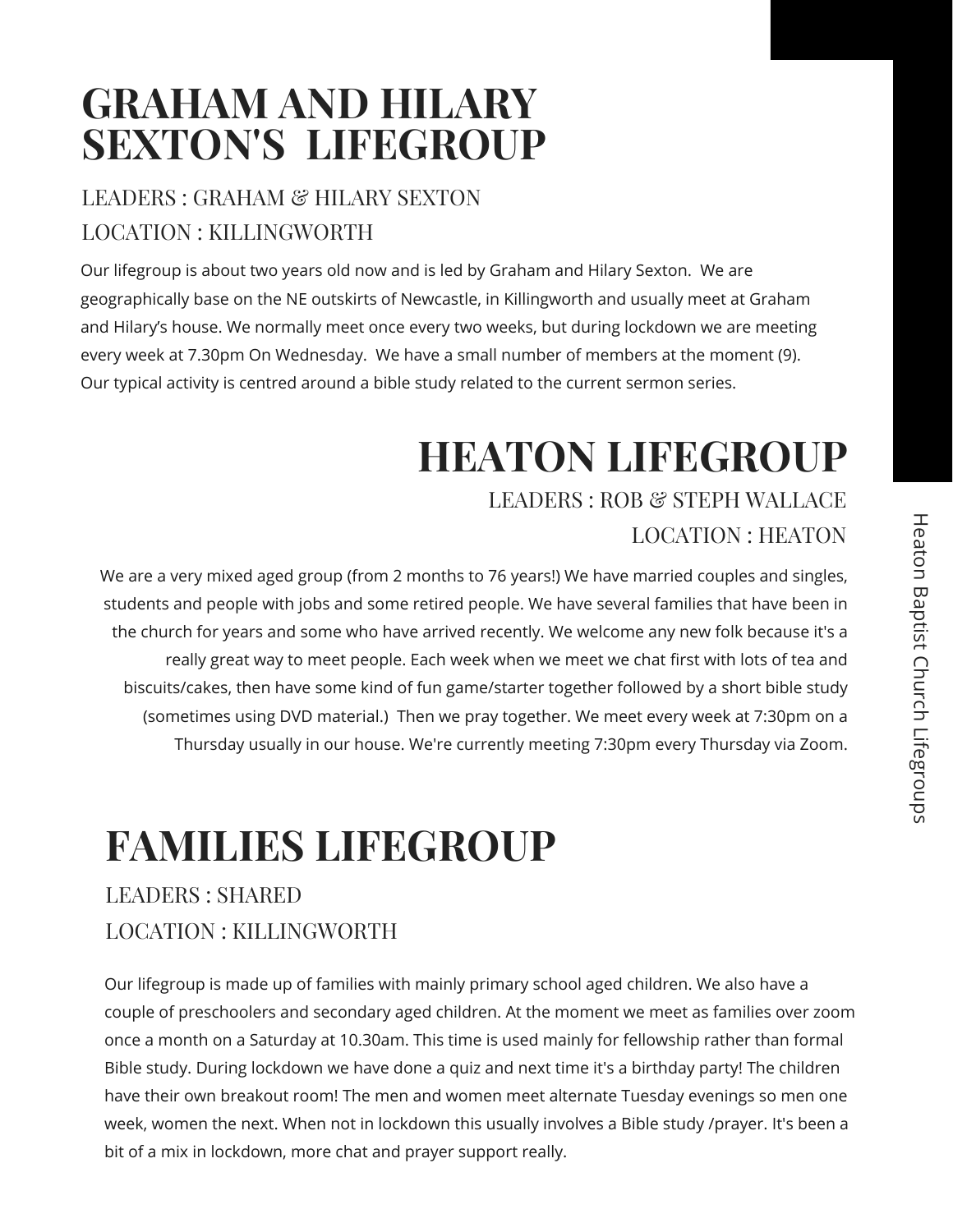### **SANDYFORD LIFEGROUP**

### LEADERS : JACK AND KRISTIN BARRACLOUGH LOCATION : SANDYFORD

We want to create a small missional community where we can share our struggles and encouragements with each other and inspire each other (with scripture and with personal stories) to be faithful to Jesus throughout the week and to share good news about him. We want to pray together for us to know and reflect God more and for others to believe. We want to be intentional about investing in each others' lives. We value authenticity, fun, accountability, prayer and the Bible. We'll meet Tuesdays 7pm til 8.30pm on zoom.

We (Jack and Kristin) got married last June in Chicago and live in Sandyford. Jack has been part of HBC since 2012 and Kristin has been coming since her visa to live in the UK was issued. We both work for Agape UK with students. Jack likes ancient history, squash and stories (reading, watching, playing or writing them). Kristin likes having tea with friends, baking, singing and being creative. We're excited to get more involved in the life of this church through this lifegroup.

### **TUESDAY AT 7** LEADERS : NICK AND RACHEL MEGORAN

#### LOCATION :VARIED

Our life group meets on Tuesdays from 7-9pm for food and fellowship. We rotate where we meet .. usually 50% of time we meet in our home. We are based all overcoast, Benton, Heaton, Gosforth.... There are 14 people in the group including our teenage children, Emily and Jamie. At the moment we are meeting every Tuesday evening via zoom.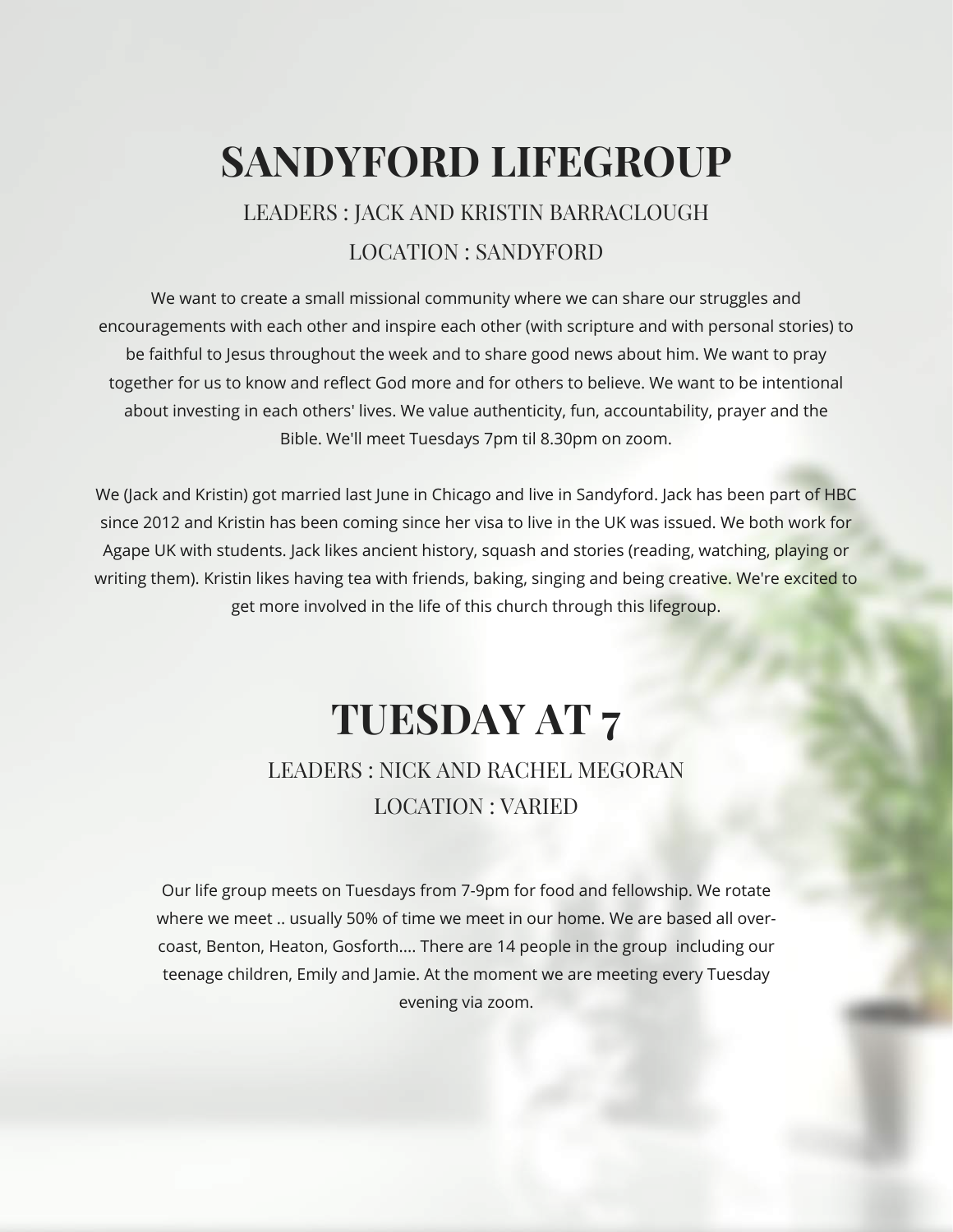# **FOCUS STUDENTS**

#### LEADERS : EMMA FOSTER, BEN FOSTER AND GRACE BRETNALL LOCATION : HEATON BAPTIST CHURCH

Focus is a lifegroup for students and those in their 20s. There are currently about 12 of us but that number obviously changes each year as we say goodbye to some students and meet new ones in September! The group is currently lead by Emma Foster, Ben Foster and Grace Bretnall. We usually meet together at church at 7.30pm every Tuesday for about an hour and a half. We tend to start with lots of tea and biscuits and time to chat and catch up and then we move into the sofa room to study the bible together and pray for each other. Currently we are meeting every other Tuesday at 7.30pm on zoom for around an hour. Our zoom meetings are a time to share and pray for each other. Everyone is encouraged to share something they have read/ listen to/ seen/ experienced from the week before. It could be an amazing podcast or a worship song they are loving or just something they have seen that has taught them something about God.



# **TOM AND JAN PINDER'S LIFEGROUP**

### LEADERS : TOM & JAN PINDER LOCATION :THE PINDER'S HOUSE

We currently have 12 in our life group and are at the older end of the age spectrum, our average age being into the 70's! we meet (always) at our house on Wednesdays at 7.30pm, sticking broadly to the school terms and do not meet in weeks when there is other Church activities . The main focus of the group is Bible Study – we generally have a Bible Study every other week. Those weeks we do not have a study we refer to as 'Share & Prayer' weeks when we catch up with each other and spend some time praying for each other and wider matters also. During this period when we are not physically able to meet, we have starting Zoom meetings weekly also Wednesdays at 7.30pm.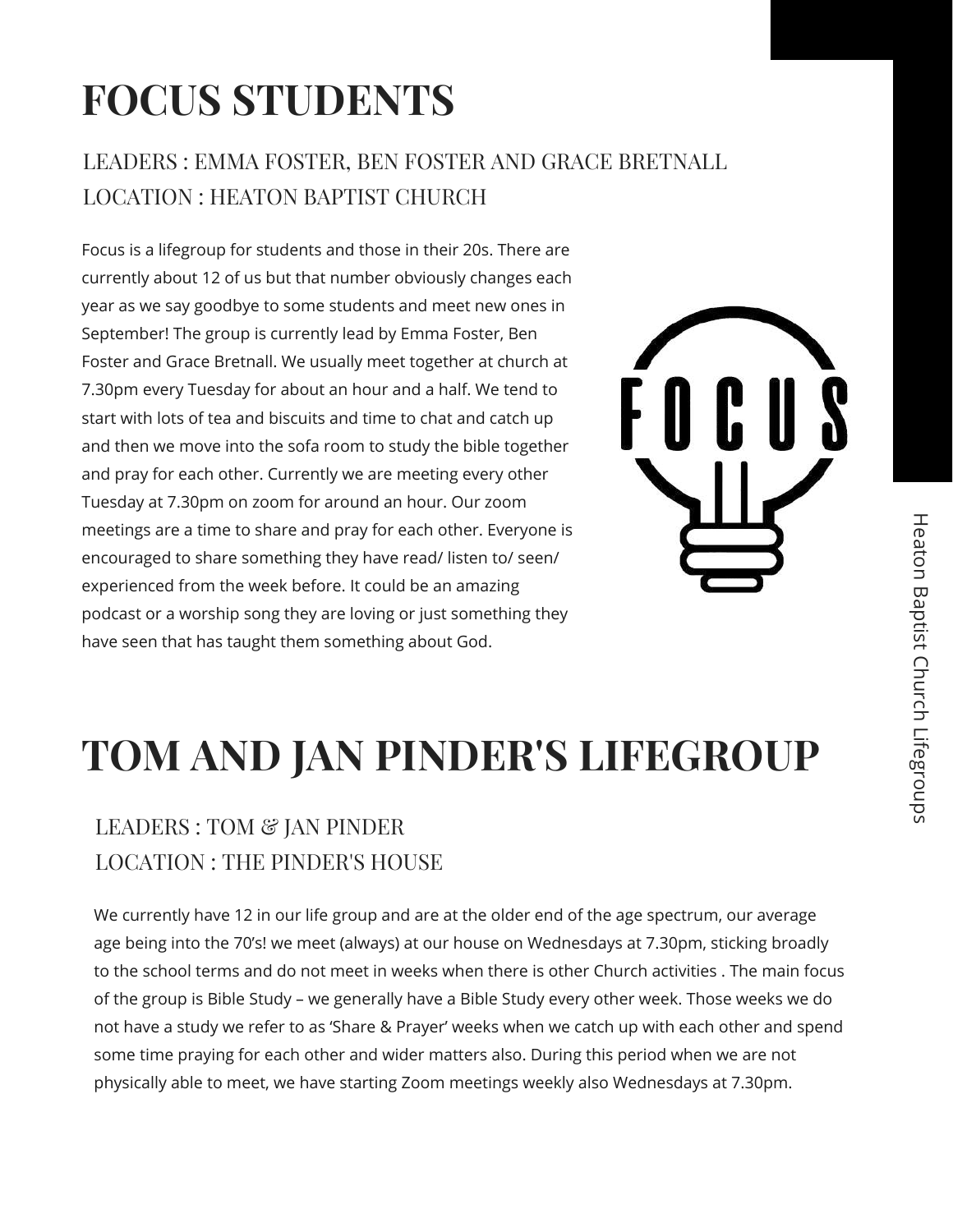## **GATESHEAD LIFEGROUP**

#### LEADERS : TIM & JACO HOWELL LOCATION : HOWELL HOME (WHICKHAM)

Originally, all of the families who attended our life group were from Gateshead (hence the name!) but we now have Newcastle families as part of the group too. There are 7 families in our group and the children's ages span from birth to 18. The children get along really well despite the age differences.Under normal circumstances we meet once a month on a Sunday afternoon. This is primarily a social gathering although we do aim to have a 'family slot' for 15-20 minutes with a biblical focus.

Aside from a Sunday afternoon, the ladies of the group meet once a month on a weekday evening for Bible study and/or prayer. The men also arrange to meet separately for the same reason. These evenings were an add-on to a Sunday afternoon as, with so many children, we were finding it difficult to have any meaningful Bible study, prayer time or adult conversation.During lockdown we have been meeting on Zoom, although there is not a set day/time for this. There has been a mix of general catch-up chat, quizzes and prayer time. We plan to continue to meet this way to support each other as best we can during this period of social distancing.

### **BENTON LIFEGROUP**

LEADER : JEREMY WOOD LOCATION : BENTON

I coordinate the Benton Lifegroup that meet every Tuesday. Currently we have a Zoom meeting every week and also have a WhatsApp group. We share experiences together, listen to songs and Scriptures and pray for each other.One person recently said "The group has been a lifeline to us during the last few weeks" I found this very encouraging. Prior to lockdown we met at various venues and had a more structured programme with Bible Studies. We have 13 in our group currently, covering a wide range of ages. Our numbers were very variable prior to lockdown, but now most people come every week.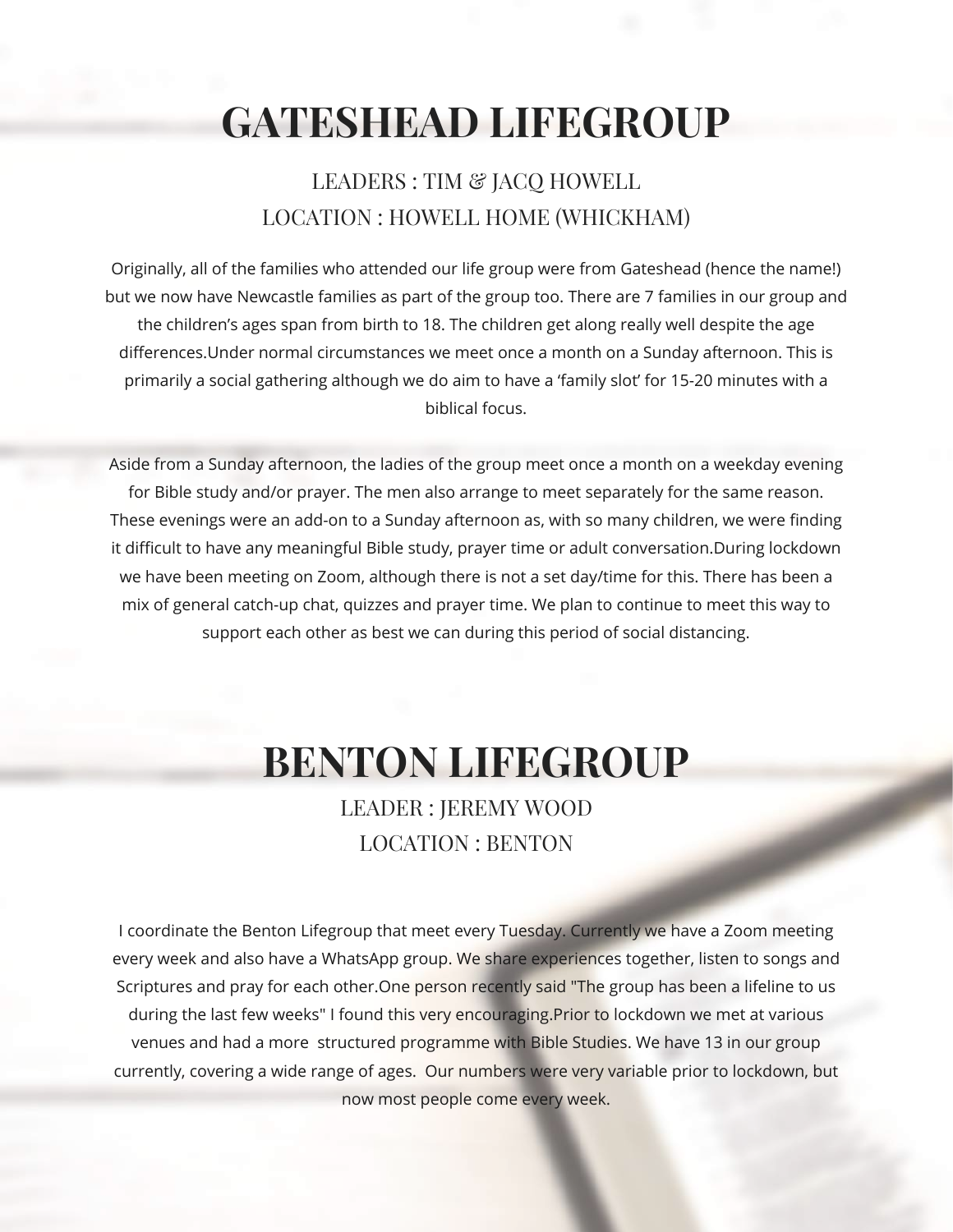### **SATURDAY AT 3.30** LEADERS : JOHN AND MARY MACKENZIE LOCATION :VARIED

Our lifegroup is jointly led by all participants, with John and Mary MacKenzie currently as the contact people for the group. Typically, our meetings include worship, Bible study (which may be linked to a Christian book) and prayer. We all take it in turns to lead and host the meetings in our homes. Usually, we meet once a month on a Saturday at 3.30pm. In between our monthly meetings, the men and women meet in separate groups for prayer, again our homes. We also have social events, usually at Christmas and in the summer. Many of those who attend the group have teenagers or young adults in their families, but some are grandparents and others are single. During lockdown we have met more frequently, about once a fortnight via Zoom. We are currently looking at Pete Greig's book, 'How to Pray', which works well as it is linked to videos which we watch in advance of the meeting. The men and women have met separately for prayer via Zoom and we also have a lifegroup ladies' Whatsapp prayer group which helps us to keep in touch.

### **YOUTH LIFEGROUP** LEADERS : SHARED LOCATION :THE MCNAUGHTON'S HOUSE

Youth lifegroup is a lifegroup specifically for any young people in school years 10-13 and we meet every 1st and 3rd Wednesday of the month at Rachel and Jon McNaughton's house. Rachel, Jon and Anna lead youth lifegroup and we're often a group of around 12 all gathered in Rachel and Jon's living room. We spend the first half of our sessions eating nice snacks, playing games, and catching up with each other! And in the second half of our time together we dig into the Bible together, pray, spend time discussing faith and life, explore relevant topics, and have lots of fun. During lockdown, our timings have slightly changed and we are meeting weekly, on a Sunday evening from 7.30pm-8.30pm, but following a similar format as if we were meeting together. You'd be very welcome to join us!